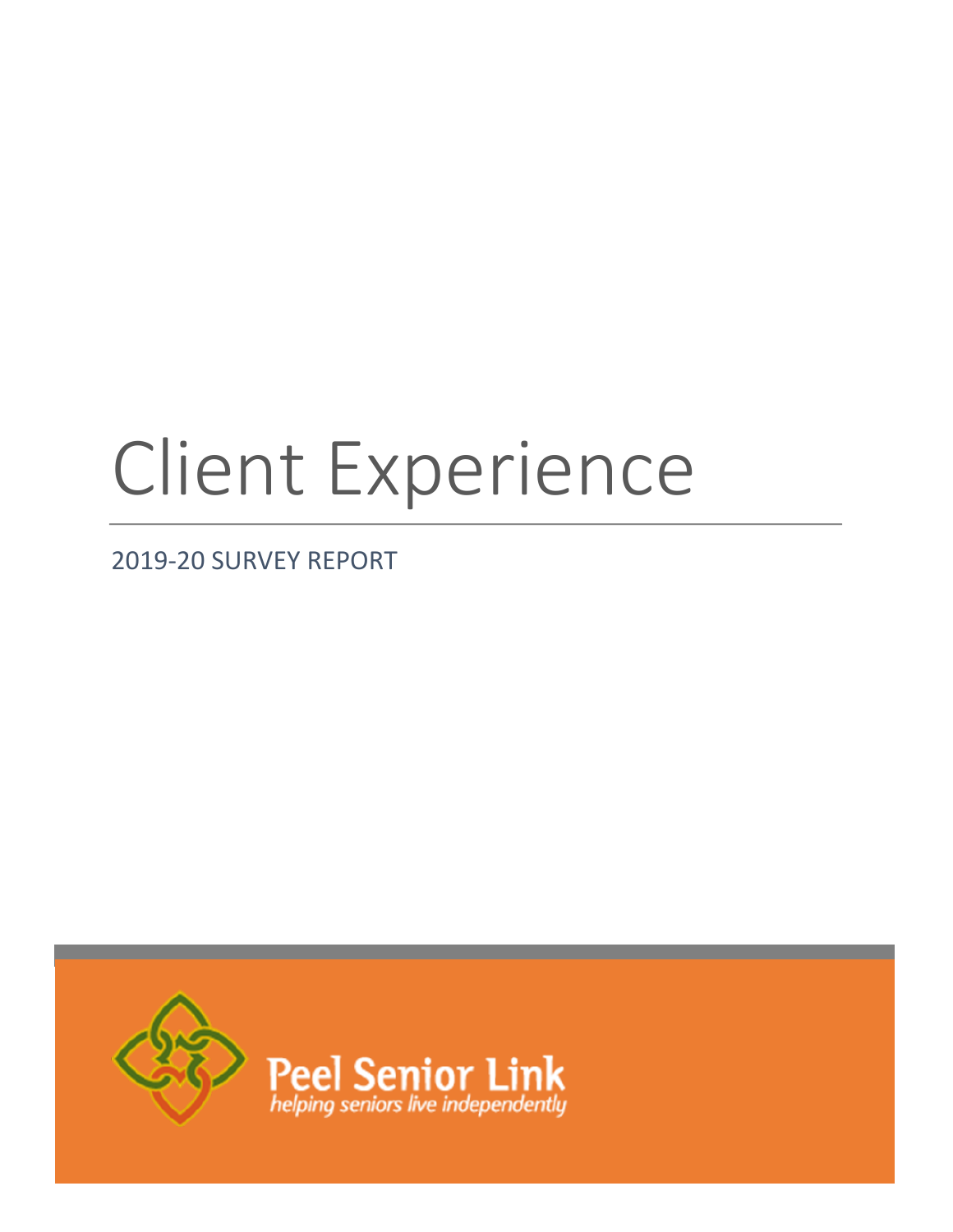

# Quantitative Results

#### Overall Experience Scores



## Question Breakdown

| #              | <b>Survey Question</b>                                                                                  | Score |
|----------------|---------------------------------------------------------------------------------------------------------|-------|
| $\mathbf{1}$   | If I need help, the Supervisor is available and accessible to assist me to access the healthcare system | 88%   |
|                | and advocate for my needs.                                                                              |       |
| 2              | What is your satisfaction with your decision-making role regarding your care and service?               | 89%   |
| $\mathsf{3}$   | When I request or require change to my service schedule the Supervisor tries to accommodate me.         | 88%   |
| $\overline{4}$ | What is your satisfaction with the respect and dignity you receive from staff?                          | 92%   |
| 5              | My privacy is respected.                                                                                | 90%   |
| 6              | Staff complete their duties in a skilled and competent way.                                             | 87%   |
| 7              | Staff listen and understand my needs despite the language and cultural differences.                     | 88%   |
| 8              | I feel comfortable asking staff, if it is part of their job, for assistance or care not on my service   | 86%   |
|                | plan/schedule.                                                                                          |       |
| $9**$          | Do you feel like you receive consistent/same care regardless of who from Peel Senior Link provides the  | 81%   |
|                | service?                                                                                                |       |
| 10             | I receive high quality of care from Peel Senior Link                                                    | 88%   |
| 11             | I could not live independently and safely without services provided by Peel Senior Link.                | 90%   |
| 12             | If a friend or family member were in need of similar help, would you recommend our program to           | 92%   |
|                | them?                                                                                                   |       |
| $13*$          | Overall, what is your satisfaction with the care and services you receive from Peel Senior Link?        | 92%   |
| 14             | The services I receive have helped me deal more effectively with my life's challenges                   | 92%   |

\*highest reported score

\*\*lowest reported score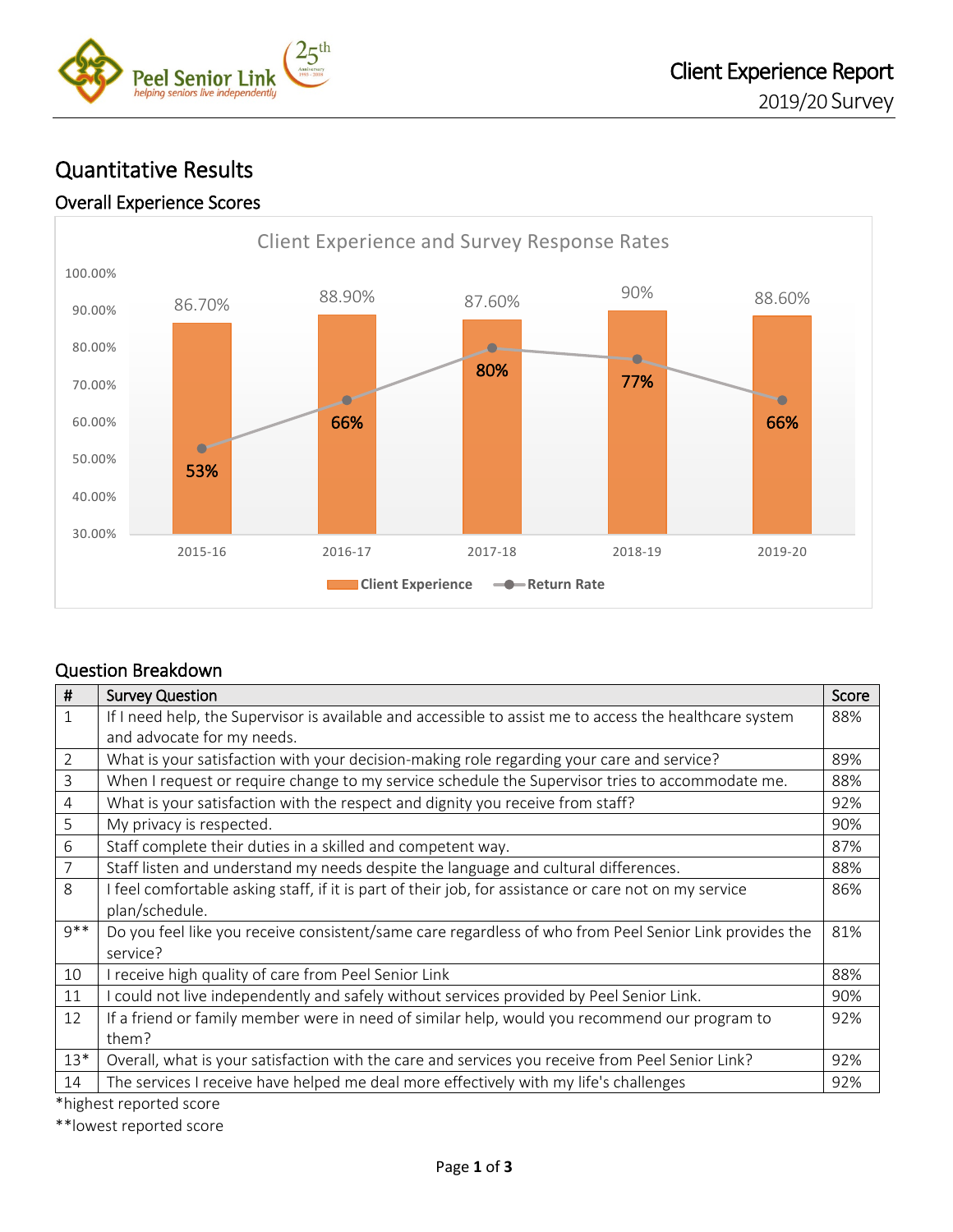

# Qualitative Feedback

Clients shared a wealth of positive and remarkably satisfied comments. Many surveys indicated specific supervisor and front-line staff appreciation comments along with high levels of appreciation for staff and overall services.



"On behalf of my Mom and our family, I would like to thank Peel Senior Link for providing such a wonderful service. My Mom feels safe, respectful and she knows, that she can get assistance whenever she needs. Thank you for the staff who is helping her with the shower, staff who is keeping her place clean and the staff, who is checking on her every morning and evening. Without this service, my Mom will not be able to live independently."

# Direct Survey Quotes

The following quotations are based on clients being asked *"How can Peel Senior Link better meet your needs or improve our service?"* and/or additional comments.

| $\sigma$ ar scrvice: and/or additional comments.                                                                |                                                        |  |  |
|-----------------------------------------------------------------------------------------------------------------|--------------------------------------------------------|--|--|
| "PSL are the best in service. We get the best people to                                                         | "I have been with PSL for years and it's the best      |  |  |
| look after our needs. I ask & they do. Thank you."                                                              | service I have ever receive. The ladies are angels."   |  |  |
| "Very satisfied with services; everyone listens, having a                                                       | "On a consistent basis all PSW are polite, caring,     |  |  |
| listening ear is good for seniors who mostly spend time                                                         | patient with a strong work ethic. Two thumbs up and    |  |  |
| on their own."                                                                                                  | quite impressed."                                      |  |  |
| "The entire staff treat me with love & respect. They                                                            | "In general I am well, staff are all kind and pleasant |  |  |
| always listen to my needs & provide prompt service."                                                            | and cheerful. This is important to a senior."          |  |  |
| "We are so please having your assistance. Not only                                                              | "Service is great. The girls and guys makes you feel   |  |  |
| to help my father, have you helped me. Thank you                                                                | like they are friends. Love the service.               |  |  |
| for putting the spark back in my dad."                                                                          | Congratulations."                                      |  |  |
| "PSWs are well chosen and good at their jobs - I like                                                           | "They help me live well and they give all I need.      |  |  |
| all of those who come to help me."                                                                              | Thank god for them"                                    |  |  |
| "I am quite satisfied with the service being provided                                                           | "Very happy with the services our Dad & Grandpa        |  |  |
| to me. Generally, all the PSWs are performing very                                                              | receive. Thank you for the commitment, the great       |  |  |
| satisfactorily."                                                                                                | service & dedication the staff demonstrates."          |  |  |
| "PSL staff are always friendly and where appropriate                                                            | "I get the best and care a mother can give a child"    |  |  |
| a humourous demeanor."                                                                                          |                                                        |  |  |
| "Exceptionally content with the supportive services &                                                           | "My father could not live alone with your assistance.  |  |  |
| updated at all times of appropriate community and                                                               | I am very grateful for the service he receives. Your   |  |  |
| medical services to meet my challenging disabilities"                                                           | staff are always courteous, helpful and friendly."     |  |  |
| "PSL has given me the confidence to live                                                                        | "I am grateful for your services. It helps me to be    |  |  |
| independently & safely in my home."                                                                             | more independent and not so lonely."                   |  |  |
| "I am and will always be grateful for God and PSL as well. You are all such wonderful persons starting with the |                                                        |  |  |
| Supervisor who is such a nice hearted lady. Perfect in doing every thing and so are the staff.                  |                                                        |  |  |
| With love, Thanks."                                                                                             |                                                        |  |  |